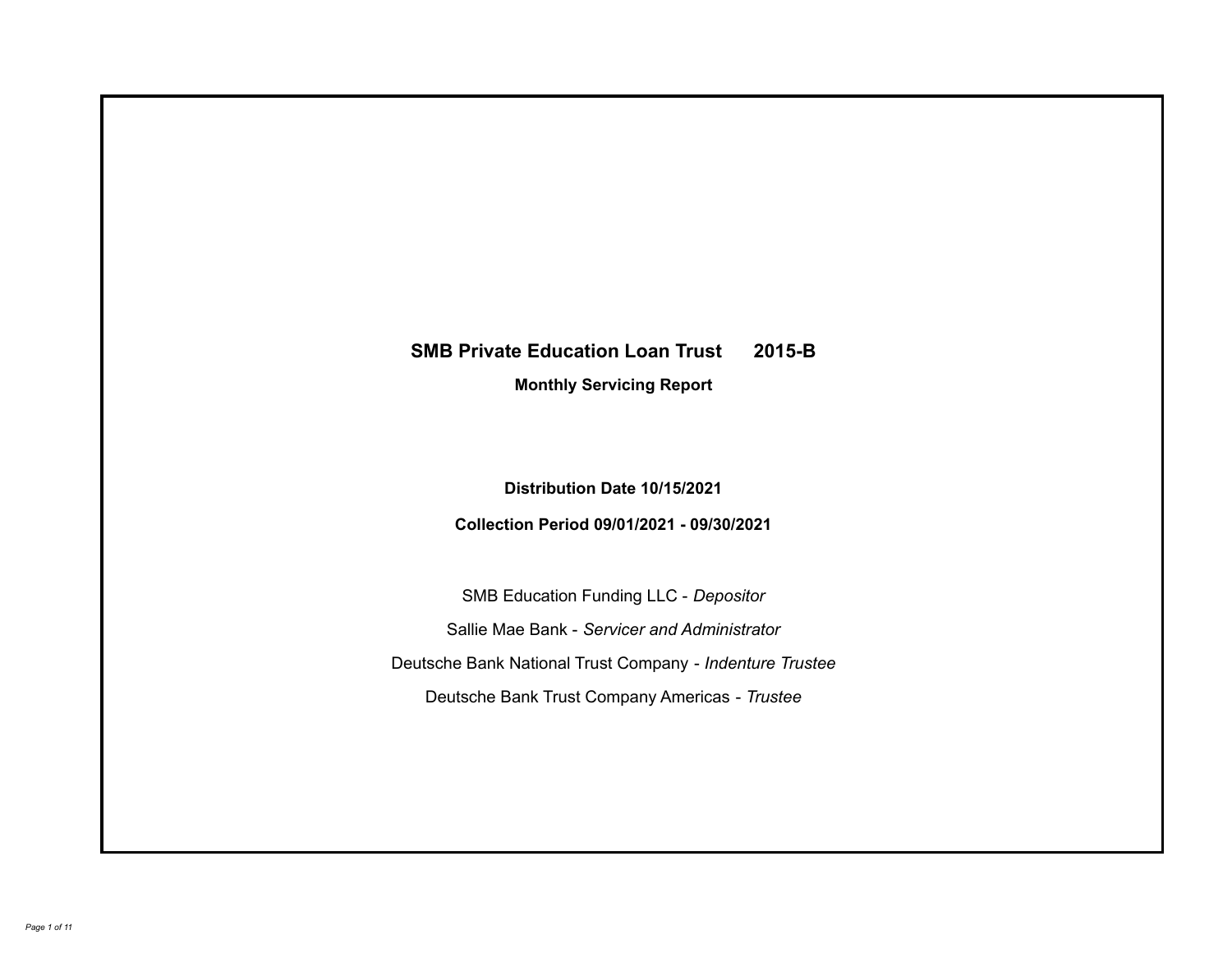A

| <b>Student Loan Portfolio Characteristics</b>                                       | <b>Settlement Date</b><br>07/30/2015 | 08/31/2021                       | 09/30/2021                       |
|-------------------------------------------------------------------------------------|--------------------------------------|----------------------------------|----------------------------------|
| <b>Principal Balance</b><br>Interest to be Capitalized Balance                      | \$700,964,388.29<br>42,430,107.89    | \$249,583,435.34<br>7,367,539.73 | \$244,405,097.84<br>7,297,043.26 |
| Pool Balance                                                                        | \$743,394,496.18                     | \$256,950,975.07                 | \$251,702,141.10                 |
| Weighted Average Coupon (WAC)<br>Weighted Average Remaining Term<br>Number of Loans | 8.13%<br>128.84<br>63,899            | 7.77%<br>125.09<br>23,111        | 7.77%<br>125.29<br>22,727        |
| Number of Borrowers                                                                 | 43,918                               | 16,023                           | 15,751                           |
| Pool Factor                                                                         |                                      | 0.345645517                      | 0.338584886                      |
| Since Issued Total Constant Prepayment Rate (1)                                     |                                      | 8.43%                            | 8.40%                            |

| В | <b>Debt Securities</b> | <b>Cusip/Isin</b> | 09/15/2021      | 10/15/2021      |
|---|------------------------|-------------------|-----------------|-----------------|
|   | A <sub>2</sub> A       | 78448QAB4         | \$19,420,200.91 | \$15,846,526.72 |
|   | A2B                    | 78448QAC2         | \$9,103,219.16  | \$7,428,059.38  |
|   | A3                     | 78448QAD0         | \$75,000,000.00 | \$75,000,000.00 |
|   |                        | 78448QAE8         | \$70,000,000.00 | \$70,000,000.00 |
|   |                        | 78448QAF5         | \$50,000,000.00 | \$50,000,000.00 |
|   |                        |                   |                 |                 |

| $\sim$<br>◡ | <b>Certificates</b> | Cusip/Isin | 09/15/2021 | 10/15/2021   |
|-------------|---------------------|------------|------------|--------------|
|             | Residual            | 78448Q108  | 100,000.00 | \$100,000.00 |

| <b>Account Balances</b>                | 09/15/2021      | 10/15/2021      |
|----------------------------------------|-----------------|-----------------|
| Reserve Account Balance                | \$1,896,081.00  | \$1,896,081.00  |
|                                        |                 |                 |
| <b>Asset / Liability</b>               | 09/15/2021      | 10/15/2021      |
| Overcollateralization Percentage       | 13.01%          | 13.28%          |
| Specified Overcollateralization Amount | \$83,427,555.00 | \$83,427,555.00 |
| Actual Overcollateralization Amount    | \$33,427,555.00 | \$33,427,555.00 |

(1) Since Issued Total CPR calculations found in monthly servicing reports issued on or prior to September 15, 2015 originally included loans that were removed from the pool by the sponsor because they became ineligible for the pool between the cut-off date and settlement date. On October 5, 2015, Since Issued Total CPR calculations were revised to exclude these loans and all prior monthly servicing reports were restated. For additional information, see 'Since Issued CPR Methodology' found in section VIII of this report .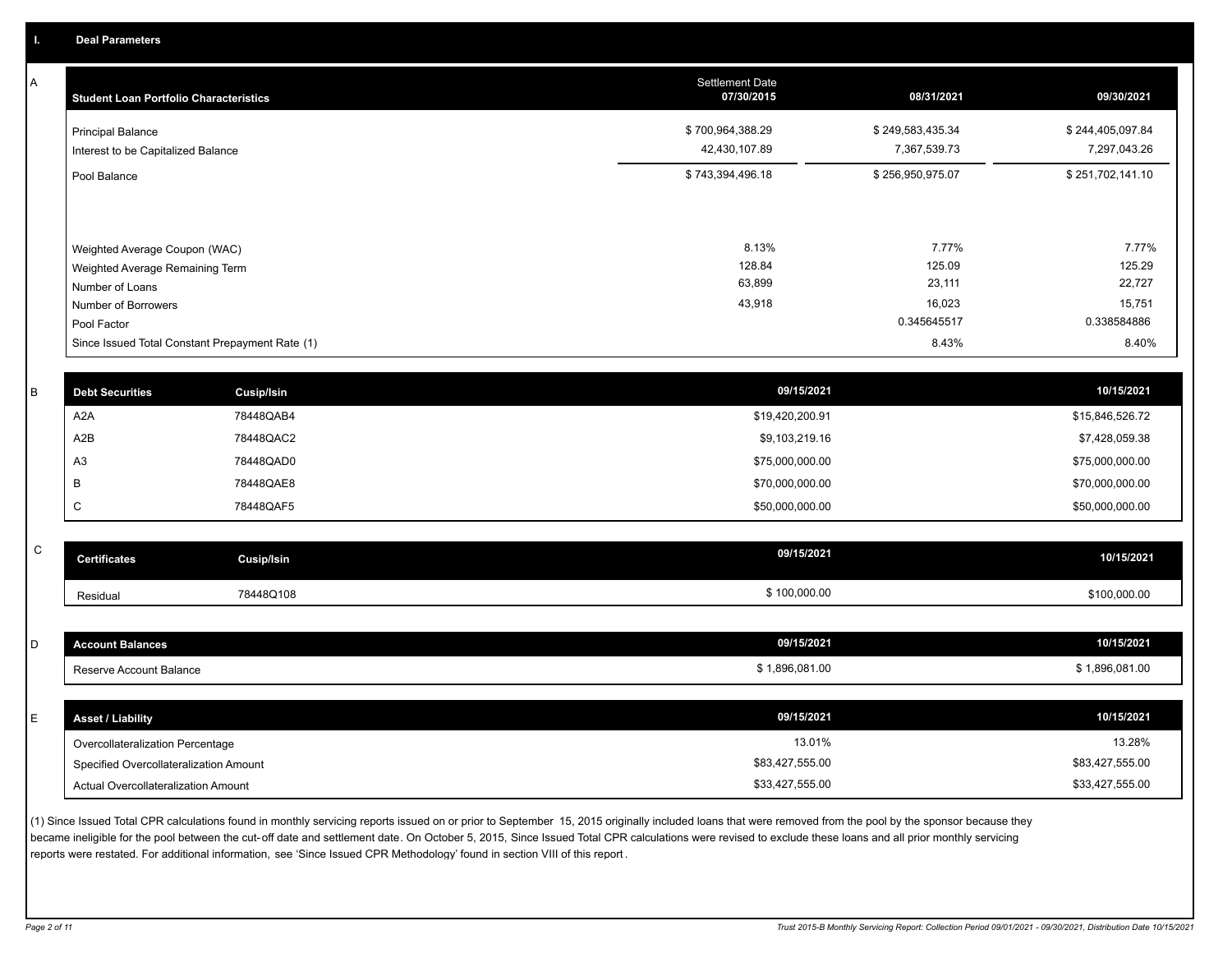# **II. 2015-B Trust Activity 09/01/2021 through 09/30/2021**

| $\mathsf{A}$ | <b>Student Loan Principal Receipts</b> |                |
|--------------|----------------------------------------|----------------|
|              | <b>Borrower Principal</b>              | 5,074,243.29   |
|              | Seller Principal Reimbursement         | 0.00           |
|              | Servicer Principal Reimbursement       | 0.00           |
|              | <b>Other Principal Deposits</b>        | 57,858.60      |
|              | <b>Total Principal Receipts</b>        | \$5,132,101.89 |

# B **Student Loan Interest Receipts**

| <b>Total Interest Receipts</b>  | \$1,362,448.66 |
|---------------------------------|----------------|
| <b>Other Interest Deposits</b>  | 135.65         |
| Servicer Interest Reimbursement | 0.00           |
| Seller Interest Reimbursement   | 0.00           |
| <b>Borrower Interest</b>        | 1,362,313.01   |

| C | <b>Recoveries on Realized Losses</b>                             | \$71,618.93    |
|---|------------------------------------------------------------------|----------------|
| D | <b>Investment Income</b>                                         | \$163.73       |
| Е | <b>Funds Borrowed from Next Collection Period</b>                | \$0.00         |
| F | <b>Funds Repaid from Prior Collection Period</b>                 | \$0.00         |
| G | <b>Loan Sale or Purchase Proceeds</b>                            | \$0.00         |
| H | <b>Initial Deposits to Distribution Account</b>                  | \$0.00         |
|   | <b>Excess Transferred from Other Accounts</b>                    | \$0.00         |
| J | <b>Borrower Benefit Reimbursements</b>                           | \$0.00         |
| K | <b>Other Deposits</b>                                            | \$0.00         |
|   | <b>Other Fees Collected</b>                                      | \$0.00         |
| М | <b>AVAILABLE FUNDS</b>                                           | \$6,566,333.21 |
|   |                                                                  |                |
| N | Non-Cash Principal Activity During Collection Period             | \$(46,235.61)  |
| O | Aggregate Purchased Amounts by the Depositor, Servicer or Seller | \$57,994.25    |
| P | Aggregate Loan Substitutions                                     | \$0.00         |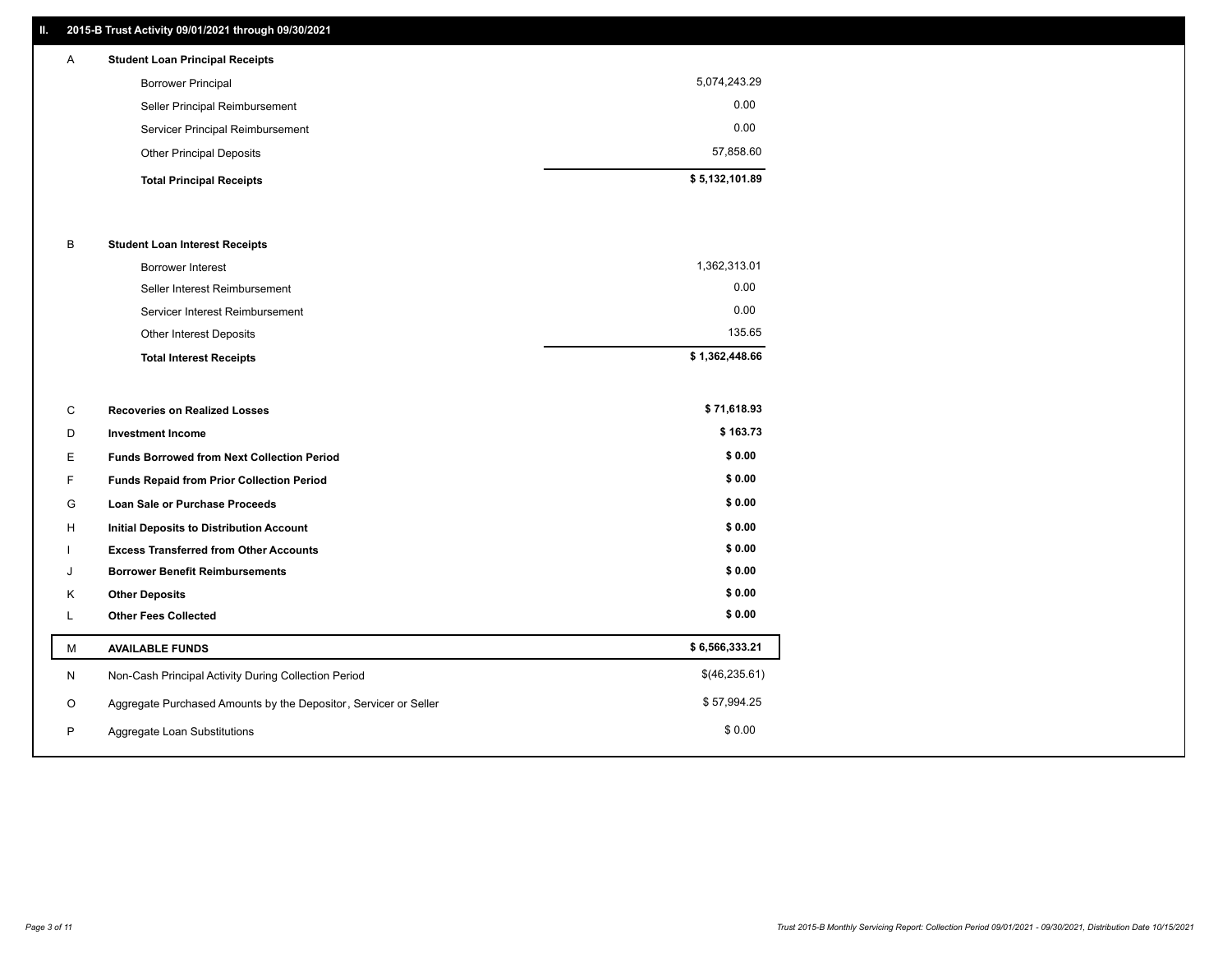| <b>Loans by Repayment Status</b> |                       |                          |            |                                                           |                |                            |                          |         |                                                           |                |                            |
|----------------------------------|-----------------------|--------------------------|------------|-----------------------------------------------------------|----------------|----------------------------|--------------------------|---------|-----------------------------------------------------------|----------------|----------------------------|
|                                  |                       |                          | 09/30/2021 |                                                           |                | 08/31/2021                 |                          |         |                                                           |                |                            |
|                                  |                       | <b>Wtd Avg</b><br>Coupon | # Loans    | Principal and<br><b>Interest Accrued</b><br>to Capitalize | % of Principal | % of Loans in<br>Repay (1) | <b>Wtd Avg</b><br>Coupon | # Loans | Principal and<br><b>Interest Accrued</b><br>to Capitalize | % of Principal | % of Loans in<br>Repay (1) |
| INTERIM:                         | IN SCHOOL             | 9.10%                    | 270        | \$4,547,773.89                                            | 1.807%         | $-$ %                      | 9.11%                    | 281     | \$4,660,463.53                                            | 1.814%         | $-$ %                      |
|                                  | GRACE                 | 9.14%                    | 154        | \$2,955,282.75                                            | 1.174%         | $-$ %                      | 9.07%                    | 148     | \$2,892,606.59                                            | 1.126%         | $-$ %                      |
|                                  | <b>DEFERMENT</b>      | 8.56%                    | 1,571      | \$22,612,198.32                                           | 8.984%         | $-$ %                      | 8.54%                    | 1,540   | \$22,004,306.81                                           | 8.564%         | $-$ %                      |
| <b>REPAYMENT:</b>                | <b>CURRENT</b>        | 7.61%                    | 19,615     | \$205,330,797.35                                          | 81.577%        | 92.664%                    | 7.64%                    | 20,046  | \$211,831,223.84                                          | 82.440%        | 93.156%                    |
|                                  | 30-59 DAYS DELINQUENT | 8.15%                    | 349        | \$5,237,002.89                                            | 2.081%         | 2.363%                     | 8.22%                    | 281     | \$3,925,827.52                                            | 1.528%         | 1.726%                     |
|                                  | 60-89 DAYS DELINQUENT | 7.59%                    | 142        | \$2,073,903.87                                            | 0.824%         | 0.936%                     | 7.98%                    | 205     | \$3,114,286.49                                            | 1.212%         | 1.370%                     |
|                                  | 90+ DAYS DELINQUENT   | 8.18%                    | 135        | \$2,319,496.85                                            | 0.922%         | 1.047%                     | 7.74%                    | 126     | \$2,195,187.11                                            | 0.854%         | 0.965%                     |
|                                  | <b>FORBEARANCE</b>    | 7.91%                    | 491        | \$6,625,685.18                                            | 2.632%         | 2.990%                     | 7.59%                    | 484     | \$6,327,073.18                                            | 2.462%         | 2.782%                     |
| <b>TOTAL</b>                     |                       |                          | 22,727     | \$251,702,141.10                                          | 100.00%        | 100.00%                    |                          | 23,111  | \$256,950,975.07                                          | 100.00%        | 100.00%                    |

Percentages may not total 100% due to rounding \*

1 Loans classified in "Repayment" include any loan for which interim interest only, \$25 fixed payments or full principal and interest payments are due.

|                         | <b>Loans by Borrower Status</b>                                                                                              |                          |            |                                                           |                |                                |                          |         |                                                                  |                |                                |
|-------------------------|------------------------------------------------------------------------------------------------------------------------------|--------------------------|------------|-----------------------------------------------------------|----------------|--------------------------------|--------------------------|---------|------------------------------------------------------------------|----------------|--------------------------------|
|                         |                                                                                                                              |                          | 09/30/2021 |                                                           |                |                                | 08/31/2021               |         |                                                                  |                |                                |
|                         |                                                                                                                              | <b>Wtd Avg</b><br>Coupon | # Loans    | Principal and<br><b>Interest Accrued</b><br>to Capitalize | % of Principal | % of Loans in<br>P&I Repay (2) | <b>Wtd Avg</b><br>Coupon | # Loans | <b>Principal and</b><br><b>Interest Accrued</b><br>to Capitalize | % of Principal | % of Loans in<br>P&I Repay (2) |
| <b>INTERIM:</b>         | IN SCHOOL                                                                                                                    | 8.80%                    | 445        | \$7,060,312.66                                            | 2.805%         | $-$ %                          | 8.76%                    | 475     | \$7,463,664.85                                                   | 2.905%         | $-$ %                          |
|                         | <b>GRACE</b>                                                                                                                 | 8.77%                    | 289        | \$5,183,789.17                                            | 2.059%         | $-$ %                          | 8.84%                    | 273     | \$5,013,931.77                                                   | 1.951%         | $-$ %                          |
|                         | <b>DEFERMENT</b>                                                                                                             | 8.23%                    | 2,718      | \$36,684,784.08                                           | 14.575%        | $-$ %                          | 8.20%                    | 2,675   | \$36,044,621.37                                                  | 14.028%        | $-$ %                          |
| P&I REPAYMENT:          | <b>CURRENT</b>                                                                                                               | 7.59%                    | 18,178     | \$186,731,787.15                                          | 74.188%        | 92.089%                        | 7.62%                    | 18,605  | \$192,905,166.67                                                 | 75.075%        | 92.552%                        |
|                         | 30-59 DAYS DELINQUENT                                                                                                        | 8.14%                    | 334        | \$5,059,439.26                                            | 2.010%         | 2.495%                         | 8.21%                    | 273     | \$3,853,919.98                                                   | 1.500%         | 1.849%                         |
|                         | 60-89 DAYS DELINQUENT                                                                                                        | 7.54%                    | 139        | \$2,041,621.87                                            | 0.811%         | 1.007%                         | 8.00%                    | 200     | \$3,050,965.22                                                   | 1.187%         | 1.464%                         |
|                         | 90+ DAYS DELINQUENT                                                                                                          | 8.18%                    | 133        | \$2,314,721.73                                            | 0.920%         | 1.142%                         | 7.73%                    | 122     | \$2,158,908.78                                                   | 0.840%         | 1.036%                         |
|                         | <b>FORBEARANCE</b>                                                                                                           | 7.91%                    | 491        | \$6,625,685.18                                            | 2.632%         | 3.268%                         | 7.49%                    | 488     | \$6,459,796.43                                                   | 2.514%         | 3.099%                         |
| <b>TOTAL</b><br>$\star$ | Percentages may not total 100% due to rounding                                                                               |                          | 22,727     | \$251,702,141.10                                          | 100.00%        | 100.00%                        |                          | 23,111  | \$256,950,975.07                                                 | 100.00%        | 100.00%                        |
|                         | 2 Loans classified in "P&I Repayment" includes only those loans for which scheduled principal and interest payments are due. |                          |            |                                                           |                |                                |                          |         |                                                                  |                |                                |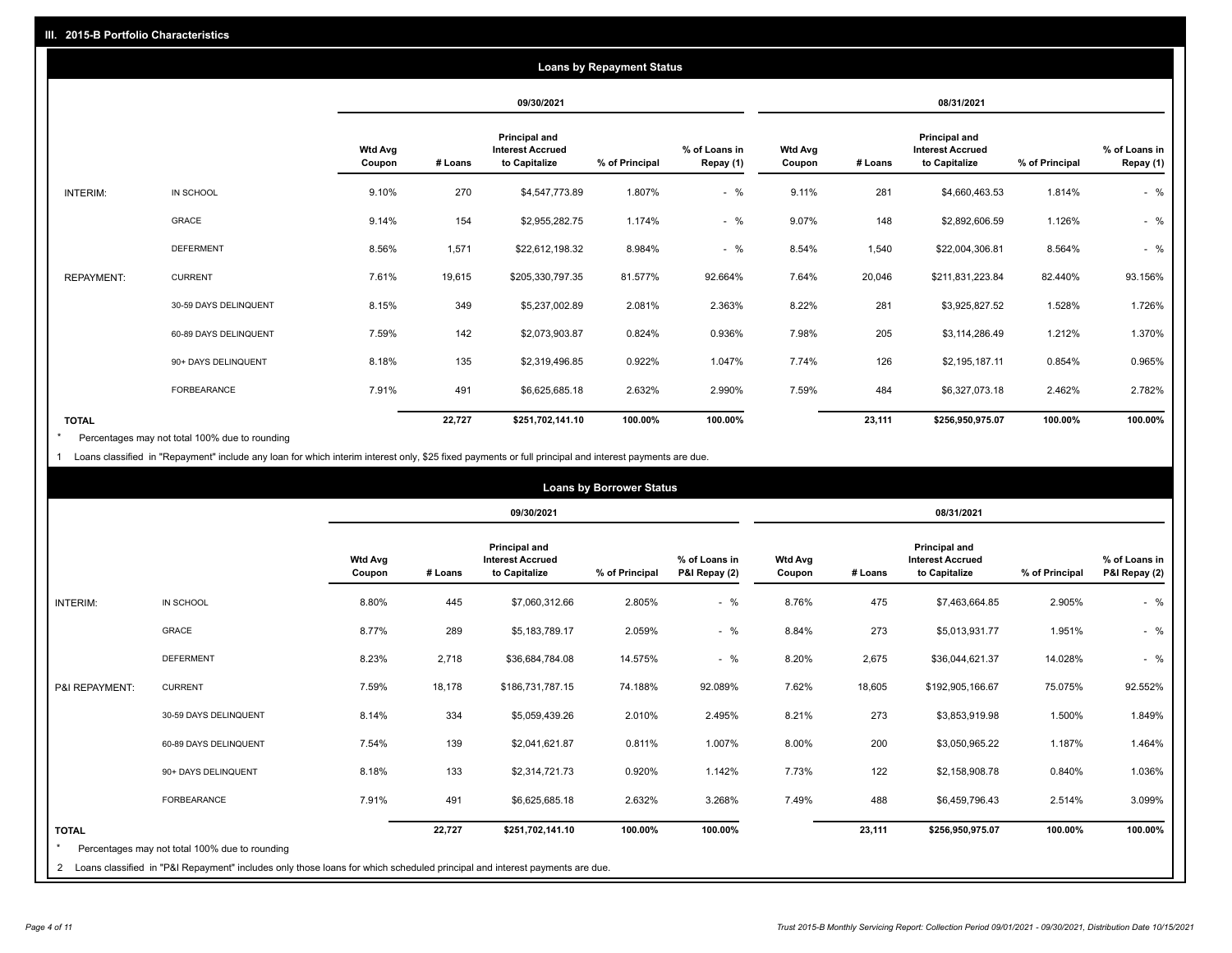|                                                               | 9/30/2021        | 8/31/2021        |
|---------------------------------------------------------------|------------------|------------------|
| Pool Balance                                                  | \$251,702,141.10 | \$256,950,975.07 |
| Total # Loans                                                 | 22,727           | 23,111           |
| Total # Borrowers                                             | 15,751           | 16,023           |
| Weighted Average Coupon                                       | 7.77%            | 7.77%            |
| Weighted Average Remaining Term                               | 125.29           | 125.09           |
| Percent of Pool - Cosigned                                    | 93.2%            | 93.2%            |
| Percent of Pool - Non Cosigned                                | 6.8%             | 6.8%             |
| Borrower Interest Accrued for Period                          | \$1,570,500.31   | \$1,657,713.18   |
| <b>Outstanding Borrower Interest Accrued</b>                  | \$9,703,648.69   | \$9,913,805.76   |
| Gross Principal Realized Loss - Periodic *                    | \$423,241.29     | \$363,469.54     |
| Gross Principal Realized Loss - Cumulative *                  | \$40,814,632.27  | \$40,391,390.98  |
| Recoveries on Realized Losses - Periodic                      | \$71,618.93      | \$79,900.14      |
| Recoveries on Realized Losses - Cumulative                    | \$6,466,793.88   | \$6,395,174.95   |
| Net Losses - Periodic                                         | \$351,622.36     | \$283,569.40     |
| Net Losses - Cumulative                                       | \$34,347,838.39  | \$33,996,216.03  |
| Non-Cash Principal Activity - Capitalized Interest            | \$381,283.05     | \$402,034.52     |
| Since Issued Total Constant Prepayment Rate (CPR) (1)         | 8.40%            | 8.43%            |
| <b>Loan Substitutions</b>                                     | \$0.00           | \$0.00           |
| <b>Cumulative Loan Substitutions</b>                          | \$0.00           | \$0.00           |
| <b>Unpaid Servicing Fees</b>                                  | \$0.00           | \$0.00           |
| <b>Unpaid Administration Fees</b>                             | \$0.00           | \$0.00           |
| <b>Unpaid Carryover Servicing Fees</b>                        | \$0.00           | \$0.00           |
| Note Interest Shortfall                                       | \$0.00           | \$0.00           |
| Loans in Modification                                         | \$27,652,385.72  | \$27,709,554.95  |
| % of Loans in Modification as a % of Loans in Repayment (P&I) | 14.10%           | 13.72%           |
|                                                               |                  |                  |
| % Annualized Gross Principal Realized Loss - Periodic as a %  |                  |                  |
| of Loans in Repayment (P&I) * 12                              | 2.59%            | 2.16%            |
| % Gross Principal Realized Loss - Cumulative as a % of        |                  |                  |
| Original Pool Balance                                         | 5.49%            | 5.43%            |

\* In accordance with the Servicer's current policies and procedures, after September 1, 2017 loans subject to bankruptcy claims generally will not be reported as a charged- off unless and until they are delinquent for 120

(1) Since Issued Total CPR calculations found in monthly servicing reports issued on or prior to September 15, 2015 originally included loans that were removed from the pool by the sponsor because they became ineligible fo pool between the cut-off date and settlement date. On October 5, 2015, Since Issued Total CPR calculations were revised to exclude these loans and all prior monthly servicing reports were restated. For additional informati 'Since Issued CPR Methodology' found in section VIII of this report .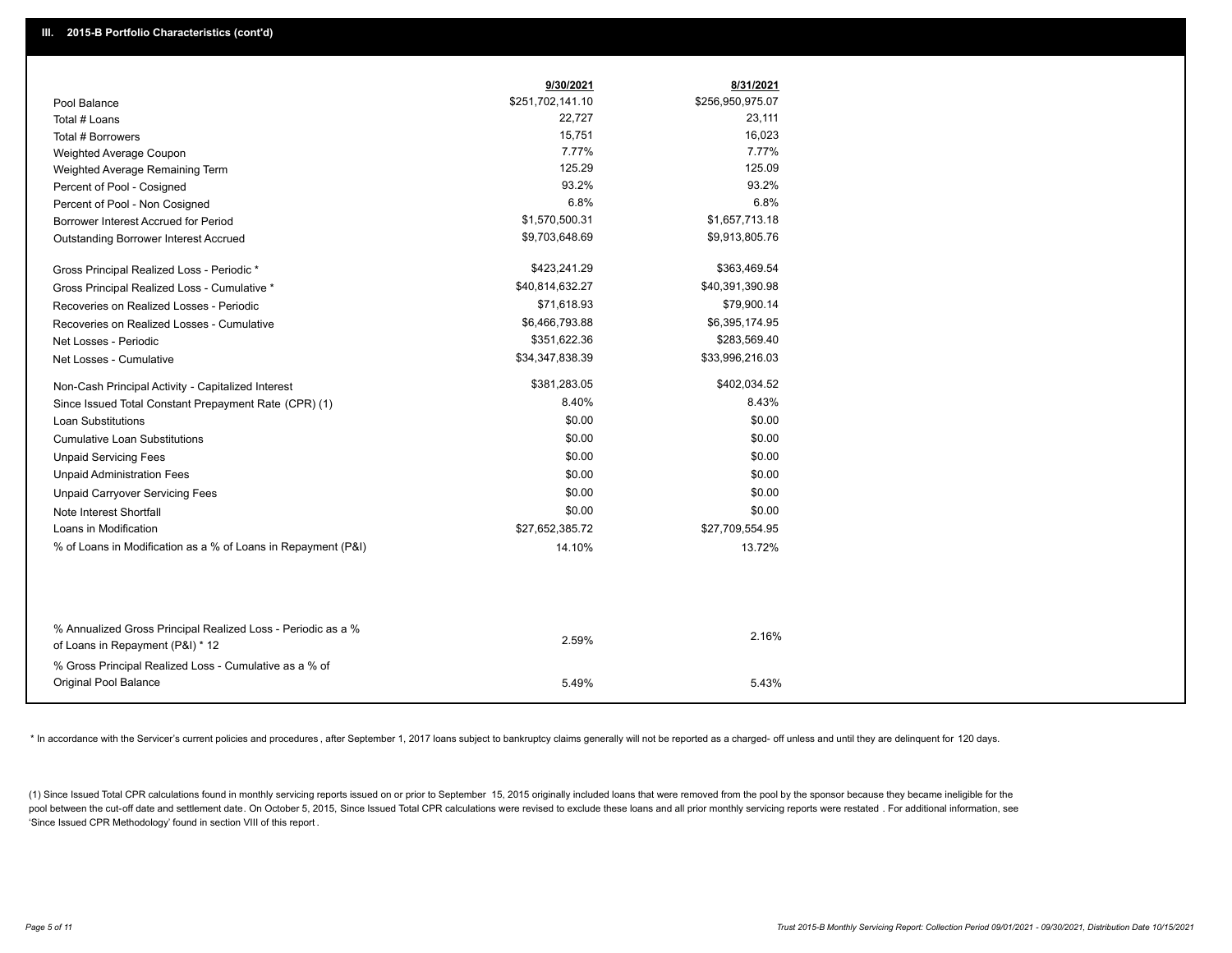#### **Loan Program**  A

|                                    | Weighted<br>Average | # LOANS  | <b>\$ AMOUNT</b> | % *       |
|------------------------------------|---------------------|----------|------------------|-----------|
| - Smart Option Interest-Only Loans | 6.70%               | 3,880    | \$27,774,194.26  | 11.035%   |
| - Smart Option Fixed Pay Loans     | 7.64%               | 6,153    | \$78,936,166.19  | 31.361%   |
| - Smart Option Deferred Loans      | 8.04%               | 12,694   | \$144,991,780.65 | 57.605%   |
| - Other Loan Programs              | $0.00\%$            | $\Omega$ | \$0.00           | $0.000\%$ |
| <b>Total</b>                       | 7.77%               | 22,727   | \$251,702,141.10 | 100.000%  |

\* Percentages may not total 100% due to rounding

B

C

**Index Type**

|                       | Weighted<br>Average | # LOANS | <b>\$ AMOUNT</b> | $%$ *    |
|-----------------------|---------------------|---------|------------------|----------|
| - Fixed Rate Loans    | 7.65%               | 4,878   | \$69,366,805.49  | 27.559%  |
| - LIBOR Indexed Loans | 7.81%               | 17.849  | \$182,335,335.61 | 72.441%  |
| - Other Index Rates   | $0.00\%$            |         | \$0.00           | 0.000%   |
| <b>Total</b>          | 7.77%               | 22,727  | \$251,702,141.10 | 100.000% |

\* Percentages may not total 100% due to rounding

# **Weighted Average Recent FICO**

| 1,543  | \$18,883,844.22  | 7.502%   |
|--------|------------------|----------|
|        |                  |          |
| 1,550  | \$17,748,130.23  | 7.051%   |
| 2,470  | \$29,530,080.62  | 11.732%  |
| 4,741  | \$56,261,891.10  | 22.353%  |
| 12,423 | \$129,278,194.93 | 51.362%  |
| 0      | \$0.00           | 0.000%   |
| 22,727 | \$251,702,141.10 | 100.000% |
|        |                  |          |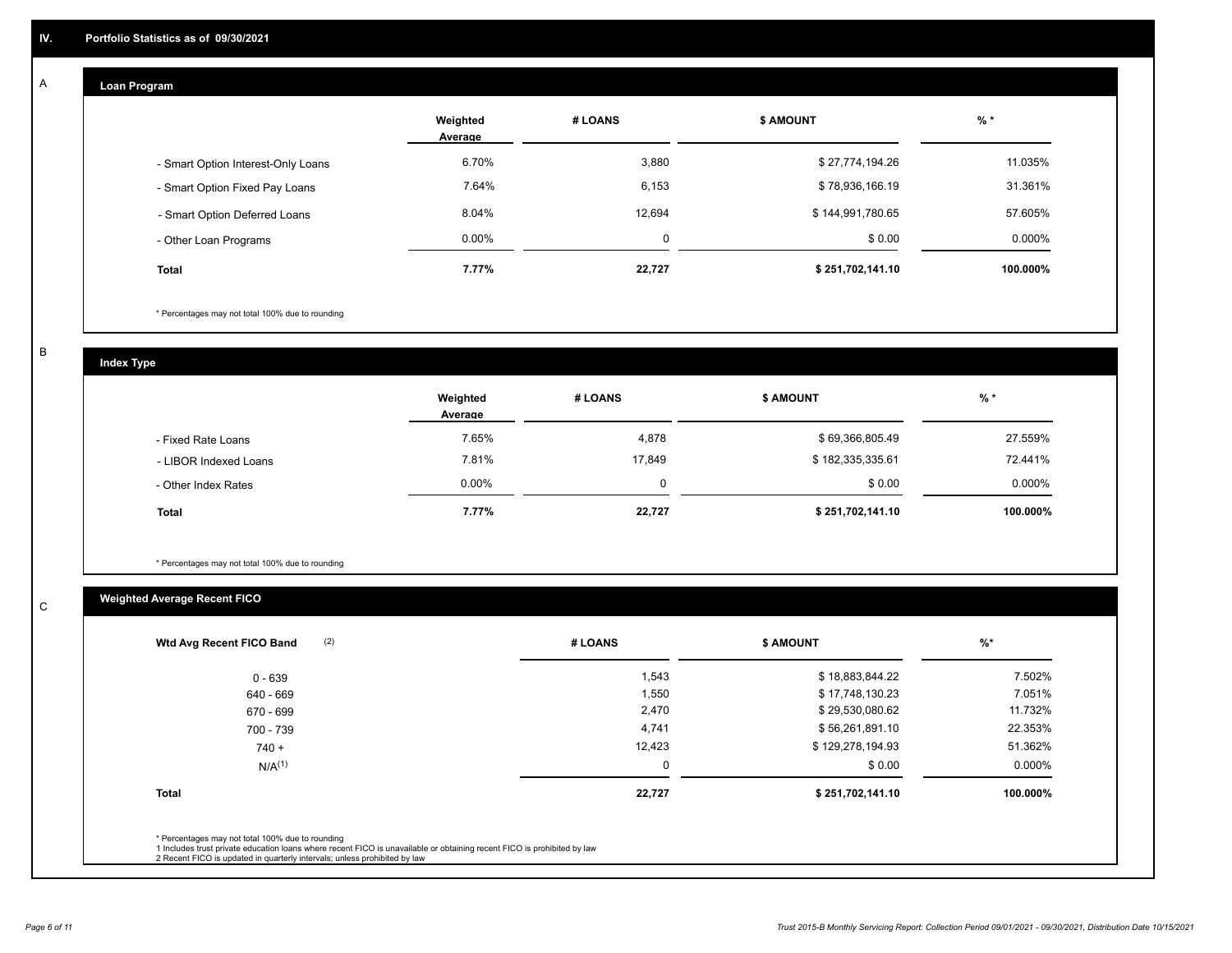| V. |       | 2015-B Reserve Account and Principal Distribution Calculations                                        |                  |  |
|----|-------|-------------------------------------------------------------------------------------------------------|------------------|--|
| Α. |       | <b>Reserve Account</b>                                                                                |                  |  |
|    |       | Specified Reserve Account Balance                                                                     | \$1,896,081.00   |  |
|    |       | Actual Reserve Account Balance                                                                        | \$1,896,081.00   |  |
| В. |       | <b>Principal Distribution Amount</b>                                                                  |                  |  |
|    | i.    | Class A Notes Outstanding                                                                             | \$103,523,420.07 |  |
|    | ii.   | Pool Balance                                                                                          | \$251,702,141.10 |  |
|    | iii.  | First Priority Principal Distribution Amount (i - ii)                                                 | \$0.00           |  |
|    |       |                                                                                                       |                  |  |
|    | iv.   | Class A and B Notes Outstanding                                                                       | \$173,523,420.07 |  |
|    | ν.    | First Priority Principal Distribution Amount                                                          | \$0.00           |  |
|    | vi.   | Pool Balance                                                                                          | \$251,702,141.10 |  |
|    | vii.  | Specified Overcollateralization Amount                                                                | \$83,427,555.00  |  |
|    | viii. | Available Funds (after payment of waterfall items A through H)                                        | \$5,826,662.41   |  |
|    | ix.   | <b>Class C Notes Outstanding</b>                                                                      | \$50,000,000.00  |  |
|    | x.    | Regular Principal Distribution Amount (if (iv > 0, (iv - v) - (vi - vii), min(viii, ix))              | \$5,248,833.97   |  |
|    |       |                                                                                                       |                  |  |
|    | xi.   | Pool Balance                                                                                          | \$251,702,141.10 |  |
|    | xii.  | 10% of Initial Pool Balance                                                                           | \$74,339,449.62  |  |
|    | xiii. | First Priority Principal Distribution Amount                                                          | \$0.00           |  |
|    |       | Regular Principal Distribution Amount<br>XIV.                                                         | \$5,248,833.97   |  |
|    | XV.   | Available Funds (after payment of waterfall items A through J)                                        | \$577,828.44     |  |
|    |       | xvi. Additional Principal Distribution Amount (if( $ix \le x$ , min( $xv$ , $xi \cdot xiii - xiv$ ))) | \$0.00           |  |
|    |       |                                                                                                       |                  |  |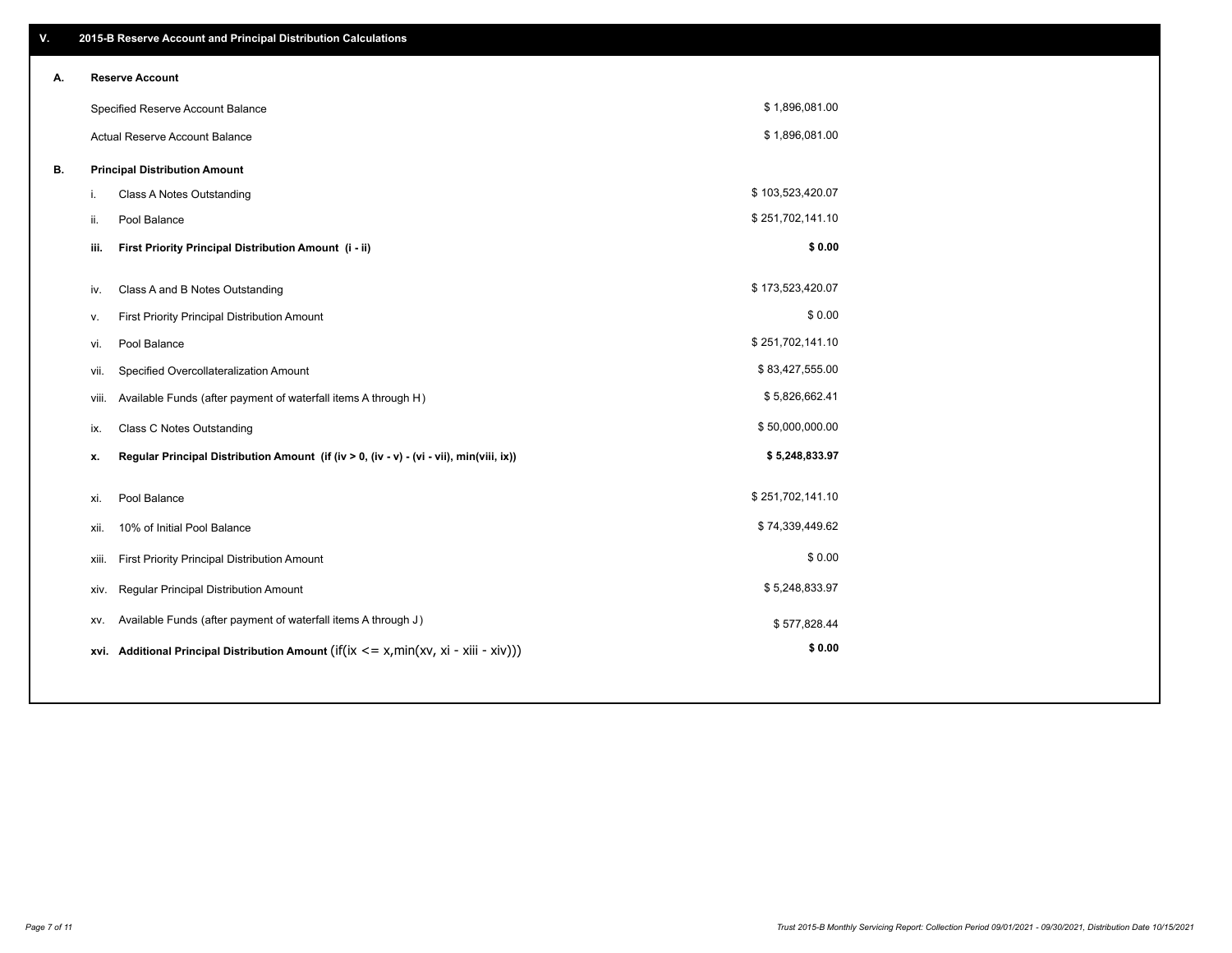|    |                                                         | Paid           | <b>Funds Balance</b> |
|----|---------------------------------------------------------|----------------|----------------------|
|    | <b>Total Available Funds</b>                            |                | \$6,566,333.21       |
| A  | <b>Trustee Fees</b>                                     | \$0.00         | \$6,566,333.21       |
| B  | <b>Servicing Fees</b>                                   | \$167,096.37   | \$6,399,236.84       |
| C  | i. Administration Fees                                  | \$8,333.00     | \$6,390,903.84       |
|    | ii. Unreimbursed Administrator Advances plus any Unpaid | \$0.00         | \$6,390,903.84       |
| D  | Class A Noteholders Interest Distribution Amount        | \$172,574.76   | \$6,218,329.08       |
| Е  | <b>First Priority Principal Payment</b>                 | \$0.00         | \$6,218,329.08       |
| F. | Class B Noteholders Interest Distribution Amount        | \$204,166.67   | \$6,014,162.41       |
| G  | Class C Noteholders Interest Distribution Amount        | \$187,500.00   | \$5,826,662.41       |
| H  | <b>Reinstatement Reserve Account</b>                    | \$0.00         | \$5,826,662.41       |
|    | <b>Regular Principal Distribution</b>                   | \$5,248,833.97 | \$577,828.44         |
| J  | <b>Carryover Servicing Fees</b>                         | \$0.00         | \$577,828.44         |
| Κ  | Additional Principal Distribution Amount                | \$0.00         | \$577,828.44         |
| L  | Unpaid Expenses of Trustee                              | \$0.00         | \$577,828.44         |
| м  | Unpaid Expenses of Administrator                        | \$0.00         | \$577,828.44         |
| N  | Remaining Funds to the Residual Certificateholders      | \$577,828.44   | \$0.00               |

# **Waterfall Conditions**

| А. |      | <b>Class C Noteholders' Interest Distribution Condition</b>                        |                  |  |
|----|------|------------------------------------------------------------------------------------|------------------|--|
|    |      | Pool Balance                                                                       | \$251,702,141.10 |  |
|    | н.   | Class A and B Notes Outstanding                                                    | \$173,523,420.07 |  |
|    | iii. | Class C Noteholders' Interest Distribution Ratio (i / ii)                          | 145.05%          |  |
|    | IV.  | Minimum Ratio                                                                      | 110.00%          |  |
|    | v.   | Is the Class C Noteholders' Interest Distribution Condition Satisfied (iii $>$ iv) |                  |  |
|    |      |                                                                                    |                  |  |

\* If the Class C Noteholders' Interest Distribution Condition is satisfied then the amount of interest accrued at the Class C Rate for the Accrual Period is Released on the distribution Date .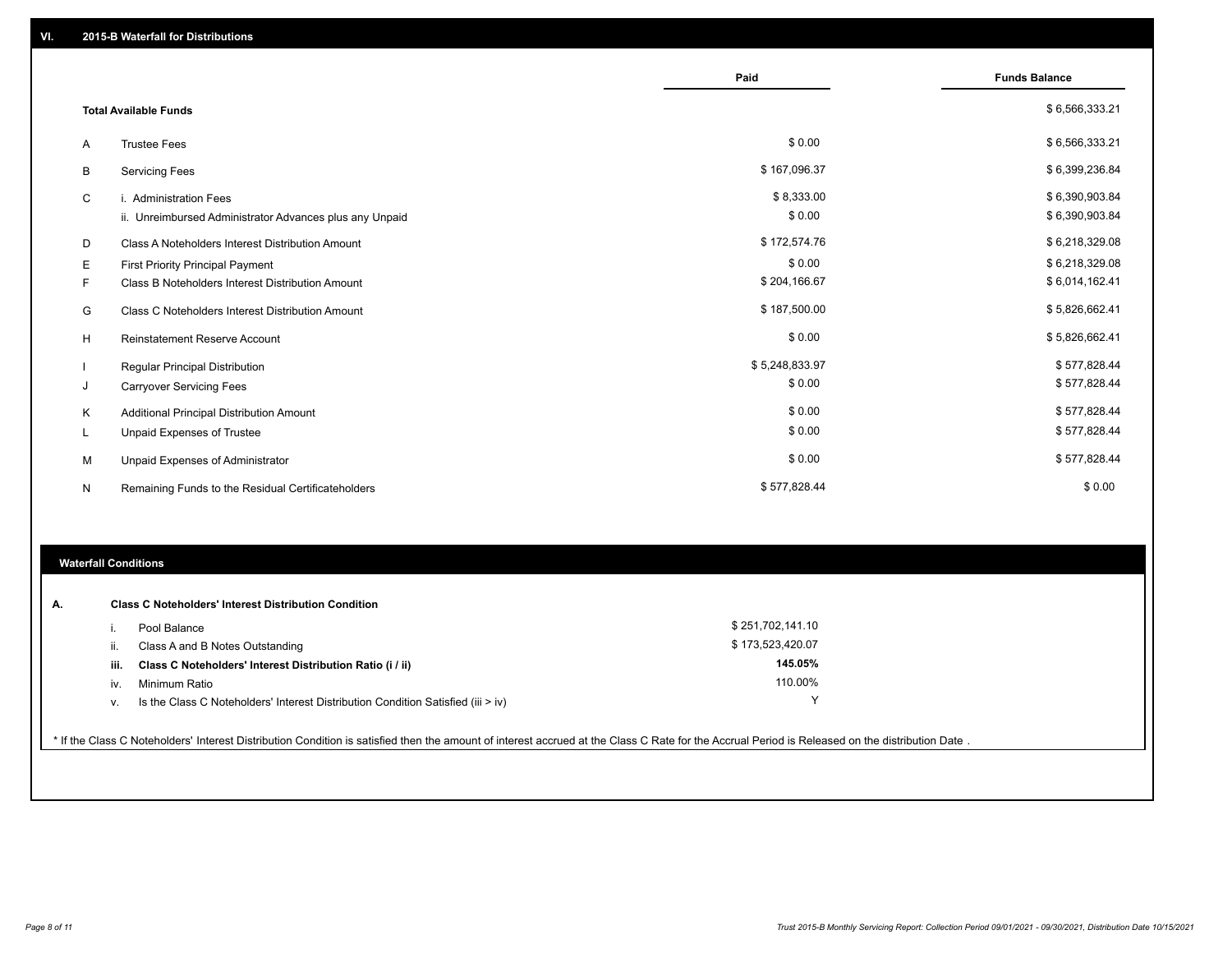# Ending Balance Factor Paydown Factor 0.018612886 0.018612886 0.000000000 Ending Principal Balance \$ 75,000,000.00 \$ 15,846,526.72 \$ \$ 7,428,059.38 \$ 75,000,000.00 \$ 75,000,000.00 Principal Paid \$3,573,674.19 \$ 1,675,159.78 \$ - \$ - \$ - \$ - Interest Shortfall \$ 48,226.83 \$ 9,738.55 \$ 114,609.38 Interest Paid Total Interest Due \$ 48,226.83 \$ 9,738.55 \$ 114,609.38 \$ - \$ - \$ - Interest Shortfall from Prior Period Plus Accrued Interest Current Interest Due \$ 48,226.83 \$ 9,738.55 \$ 114,609.38 Accrued Interest Factor 0.002483333 0.001069792 0.001528125 Interest Rate\* 2.98000% 1.28375% 1.83375% Daycount Fraction 0.08333333 0.08333333 0.08333333 Accrual Period End 10/15/2021 10/15/2021 10/15/2021 Accrual Period Begin 9/15/2021 9/15/2021 9/15/2021 Record Date (Days Prior to Distribution) **1 NEW YORK BUSINESS DAY** 1 NEW YORK BUSINESS DAY 1 NEW YORK BUSINESS DAY Spread/Fixed Rate 2.98% 1.20% 1.75% Index FIXED LIBOR LIBOR Beginning Balance \$ 19,420,200.91 \$ \$ 9,103,219.16 \$ 9,103,219.16 \$ 9,103,219.16 \$ 75,000,000.00 Cusip/Isin 78448QAB4 78448QAC2 78448QAD0 **A2A A2B A3** 0.082533993 0.082533993 1.000000000 **Distribution Amounts**

\* Pay rates for Current Distribution. For the interest rates applicable to the next distribution date, please see https://www.salliemae.com/about/investors/data/SMBabrate.txt.

**VII. 2015-B Distributions**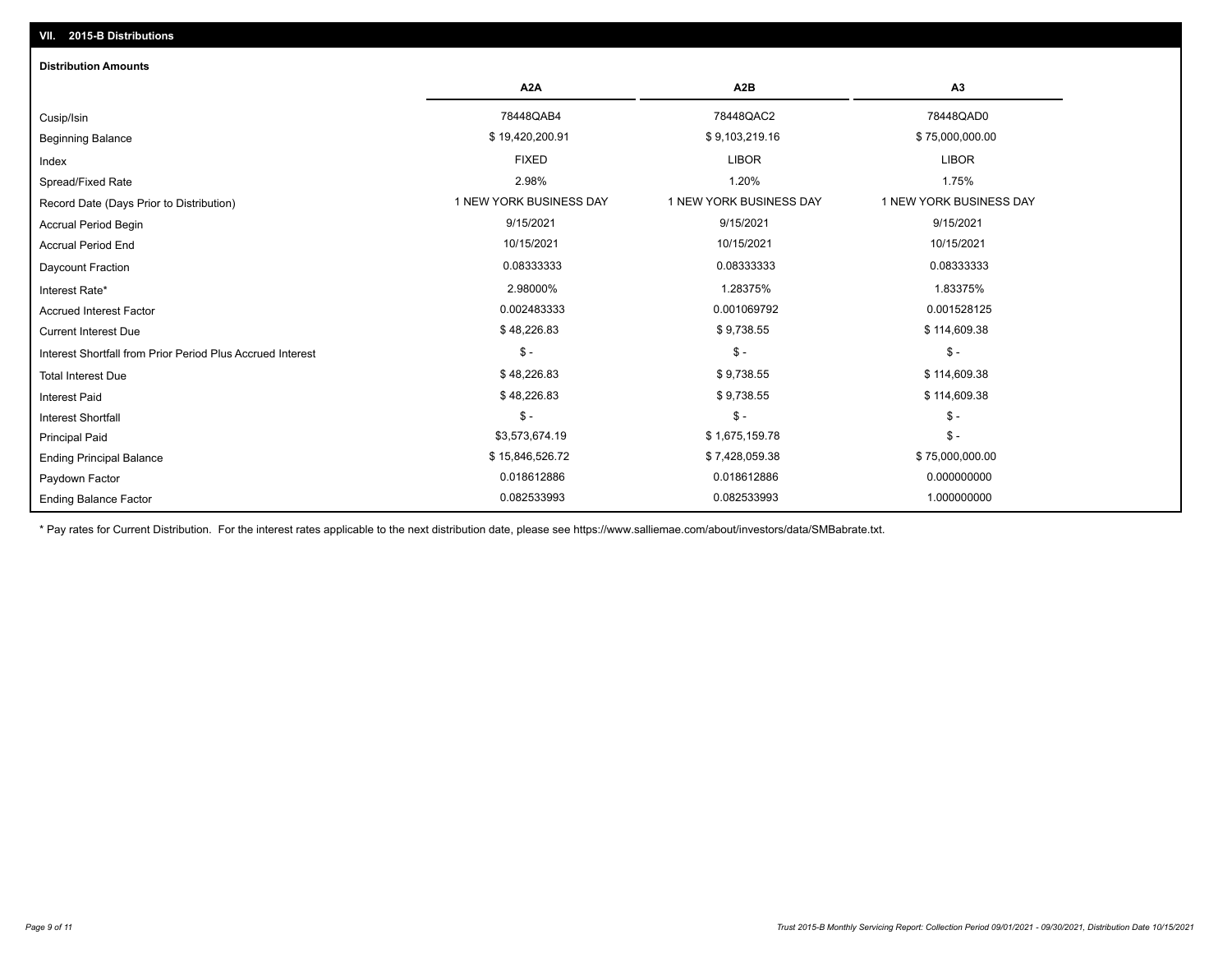| VII. 2015-B Distributions                                  |                         |                         |
|------------------------------------------------------------|-------------------------|-------------------------|
| <b>Distribution Amounts</b>                                |                         |                         |
|                                                            | в                       | С                       |
| Cusip/Isin                                                 | 78448QAE8               | 78448QAF5               |
| <b>Beginning Balance</b>                                   | \$70,000,000.00         | \$50,000,000.00         |
| Index                                                      | <b>FIXED</b>            | <b>FIXED</b>            |
| Spread/Fixed Rate                                          | 3.50%                   | 4.50%                   |
| Record Date (Days Prior to Distribution)                   | 1 NEW YORK BUSINESS DAY | 1 NEW YORK BUSINESS DAY |
| <b>Accrual Period Begin</b>                                | 9/15/2021               | 9/15/2021               |
| <b>Accrual Period End</b>                                  | 10/15/2021              | 10/15/2021              |
| Daycount Fraction                                          | 0.08333333              | 0.08333333              |
| Interest Rate*                                             | 3.50000%                | 4.50000%                |
| <b>Accrued Interest Factor</b>                             | 0.002916667             | 0.003750000             |
| <b>Current Interest Due</b>                                | \$204,166.67            | \$187,500.00            |
| Interest Shortfall from Prior Period Plus Accrued Interest | $\frac{1}{2}$           | $\mathsf{\$}$ -         |
| <b>Total Interest Due</b>                                  | \$204,166.67            | \$187,500.00            |
| Interest Paid                                              | \$204,166.67            | \$187,500.00            |
| Interest Shortfall                                         | $$ -$                   | $\frac{1}{2}$           |
| <b>Principal Paid</b>                                      | $\mathsf{\$}$ -         | $$ -$                   |
| <b>Ending Principal Balance</b>                            | \$70,000,000.00         | \$50,000,000.00         |
| Paydown Factor                                             | 0.000000000             | 0.000000000             |
| <b>Ending Balance Factor</b>                               | 1.000000000             | 1.000000000             |

\* Pay rates for Current Distribution. For the interest rates applicable to the next distribution date, please see https://www.salliemae.com/about/investors/data/SMBabrate.txt.